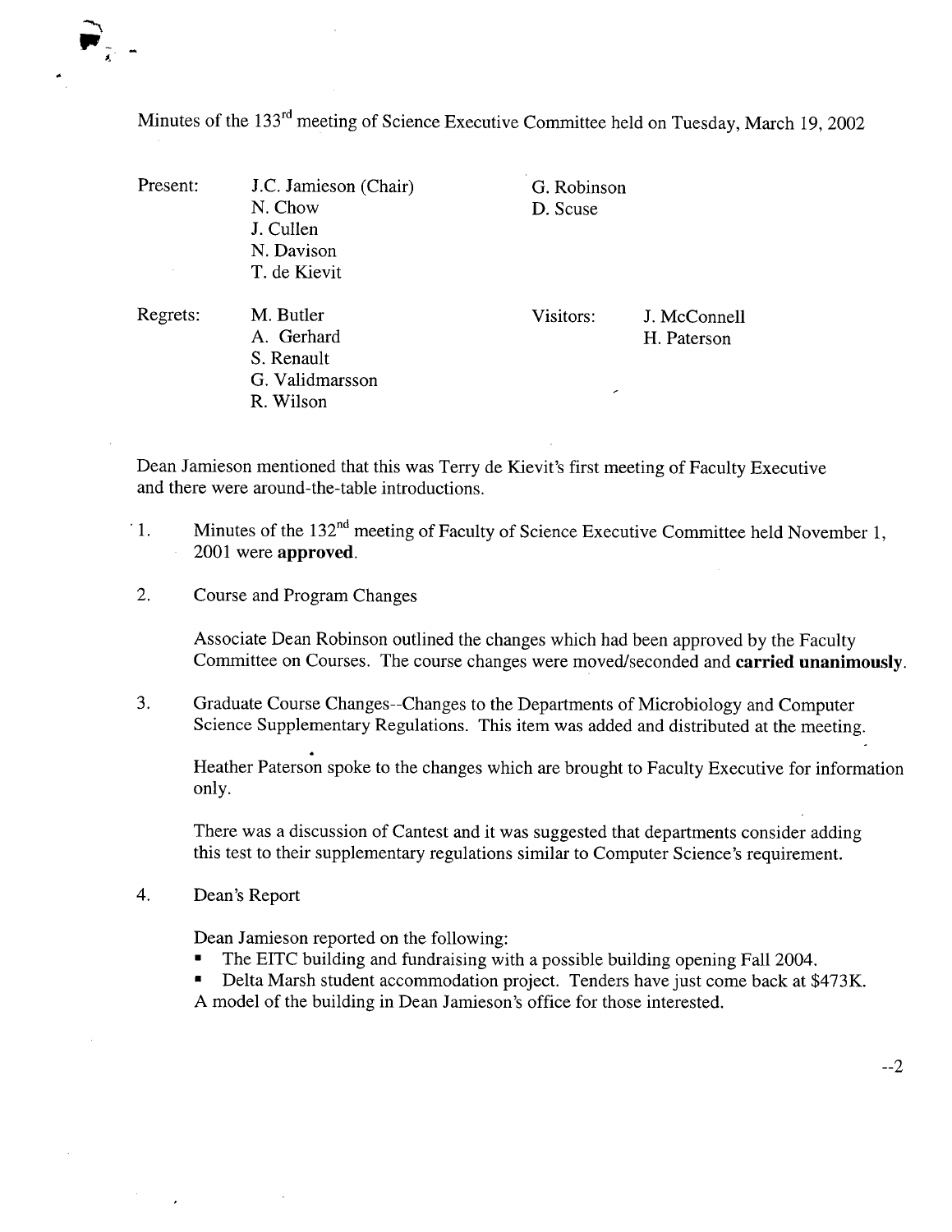The new "faculty" is unfolding with an Implementation Committee of about 20 people,  $\blacksquare$ divided into task forces in groups of 2 or 3 people. It is a very complicated process with a timeline of about 16 months. At present, the new faculty does not appear to be departmentallybased. The Dean will continue to report as time passes.

Graduate Student Fellowships are still planned with 15 in year 1 (\$1OK a head) for those that did not make the Manitoba Fellowship list. The plan is to take the 3 divisions and assign 5 fellowships to each with a possibility of holding 1 or 2 back for exceptional students. There would be a \$450K commitment after the  $4<sup>th</sup>$  year. If enrolment is maintained for 3-year period enrolment dollars are embedded in baseline. We may need to ask the advice of the Research Committee on how to implement the process.

The Department Heads and Deans are having a meeting with Joanne Keselman, Vice-President(Research). We are to set the agenda.

## 5. Other Business

Associate Dean Robinson commented on the fact that there will be an effect on our enrolment September, 2003 with the elimination of grade 13 in Ontario. There may be 30,000 students from grade 13 entering University; how many will likely come to the University of Manitoba is not known. The University is grappling with this problem. New entrance requirements will be proposed using an honours approach where students would have 80% performance levels in high school. They want to be more pro-active particularly in encouraging the better students.

There is a new set of programs in Allied Health which are beginning to wend their way to Senate which will involve a lot of our courses.

The Pan Canadian Protocol put together a framework for a new high school curriculum which will have a complete new physics and chemistry curriculum. We should be looking at the new curriculum; Physics enrolment in high school is going down. Dean Robinson will call on departments for comment.

In response to a question, Dean Jamieson indicated that the budget might be known by mid-April. With regard to staffing, the only way we have been getting new staff is through replacements for retirements or resignations. We are in a fairly good position because we did put staff in before the new system came into effect.

As there was no further business, meeting adjourned 3:20 p.m.